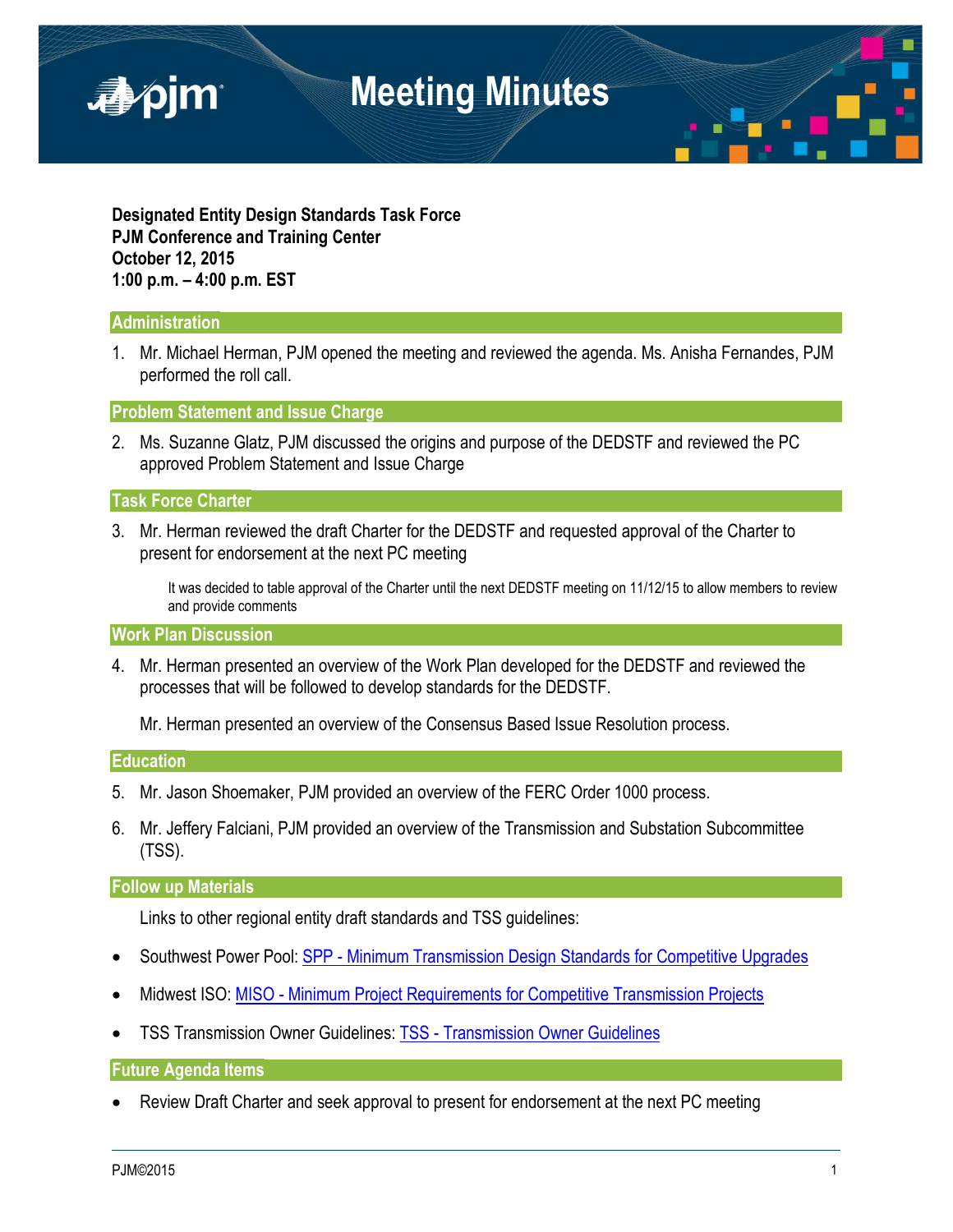

# **Meeting Minutes**



# Interest Identification

### **In Attendance (In Person)**

Anisha Fernandes (Secretary) PJM Interconnection, LLC<br>Anthony Madonna **Polity Communish Power & Light C** Colin Mott **Dominion Virginia Power** Dave Kozi **FirstEnergy Solutions Corp.** Dave Lemmerman PECO Energy Company Derek Hagaman GT Power Group Drew Pizzo **PEPCO Holdings, Inc.**<br>
Fliseo Carrasco **P.J.M.** Interconnection. I Eliseo Carrasco PJM Interconnection, LLC Frank Koza **PJM** Interconnection, LLC George Kogut **New York Power Authority**<br>
Harry Hackman **New York Primary Power LLC** Jason Connell PJM Interconnection, LLC Jason Shoemaker PJM Interconnection, LLC Jay Lenhart **Dominion Virginia Power** Jeff Merryman PEPCO Holdings, Inc. Jeffrey Falciani **PJM** Interconnection, LLC Joe Hay **Donaldson** PJM Interconnection, LLC<br> **Matthew Donaldson** PPL Electric Utilities Corp. Michael Herman (Facilitator) Nebiat Tesfa **P**JM Interconnection, LLC<br>Nicholas Matone **PPL Electric Utilities Corp.** Ray Rouault **PHI Transmission** Suzanne Glatz **PJM** Interconnection, LLC Wenzheng Qiu **PJM Interconnection, LLC** 

Anthony Madonna **Delmarva Power & Light Company**<br> **Arleen Prusienski** Public Service Flectric & Gas Company Arleen Prusienski **Public Service Electric & Gas Company**<br> **R**. P.J.M Interconnection LLC PJM Interconnection, LLC Chip Richardson PPL Electric Utilities Corp. dba PPL Utilities PJM Interconnection, LLC Primary Power LLC PPL Electric Utilities Corp. dba PPL Utilities Corp. dba PPL Utilities Nicholas Matone **PPL Electric Utilities Corp.** dba PPL Utilities Corp. dba PPL Utilities Paul McGlynn PJM Interconnection, LLC Raymond Alvarez **Public Service Electric & Gas Company** Richard Crouch Public Service Electric & Gas Company Todd Hinson PPL Electric Utilities Corp. dba PPL Utilities

### **In Attendance (Teleconference)**

Barry Trayers **Citi Group** Bill Allen ComEd

Chris Norton **American Municipal Power, Inc.** Dan Mayers **NextEra Energy Resources**<br>
Dave Parrish **NEP Energy Partners** Inc. Dave Parrish **AEP Energy Partners, Inc.**<br>
David Pratzon **ACC ST Power Group** David Pratzon GT Power Group<br>
Dean Busch Gear NextEra Energy F **NextEra Energy Resources** Derek Hagaman GT Power Group<br>
Eric Mortenson GET Exelon Generation Exelon Generation Co., LLC Eric Yeh Baltimore Gas and Electric Company Frank Czigler **Public Service Electric & Gas Company** Guy Filomena **Customized Energy Solutions, Ltd.\*** Jaclyn Cantler **Delmarva Power & Light Company** Joel Yu **Rockland Electric Company**